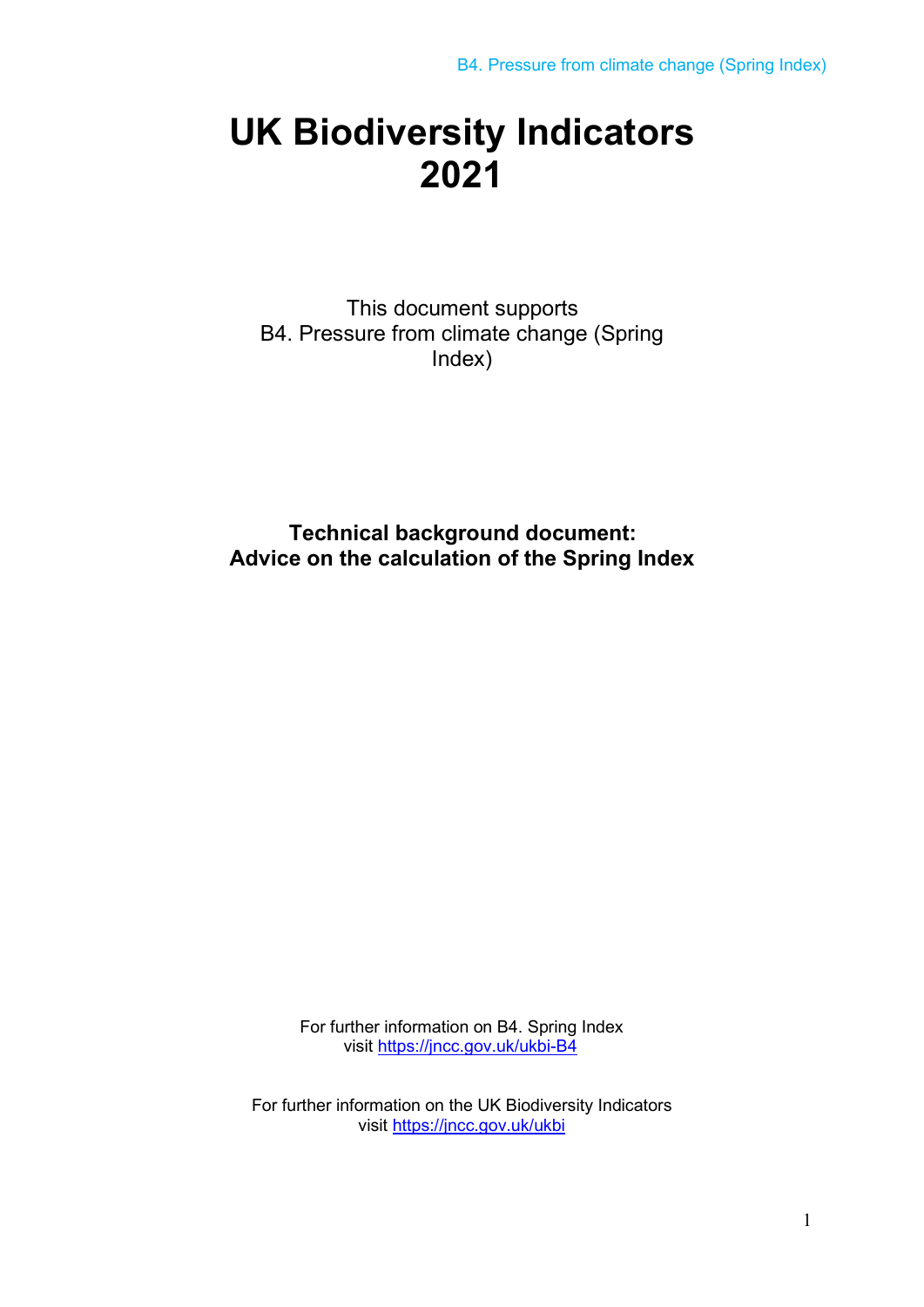## **Calculation of the UK Spring Index**

The UK Spring Index is calculated from the annual mean observation date of the following 4 biological events: first flowering of hawthorn (*Crataegus monogyna*), first flowering of horse chestnut (*Aesculus hippocastanum*), first appearance of orange tip butterfly (*Anthocharis cardamines*) and first sighting of a swallow (*Hirundo rustica*).

For data collected up to and including 2018 the overall index was compiled by calculating an annual mean across all sites where all 4 biological events were recorded. As there was no missing data, the UK Spring Index could be calculated in 2 ways: the average of the 4 events or the average of the locations (the same value will be returned). After the UK Spring Index was calculated, the raw data was not used in the calculation again.

In order to include more data in the calculation the method was changed in 2019 and the overall index was compiled by calculating an annual mean for each species using all available data, and averaging these four means. This new method of calculation (see "Background and Further Information" section, below), has been applied to all previous years retrospectively and has been submitted for external review.

The number of locations will vary from year to year. The UK Spring Index varies year to year mostly because of differences in the temperature.

The average date of these events is now (1998-2020) about 8.7 days in advance of the average for the period 1891 to 1947. The UK Spring Index shows a very significant relationship with mean March-April Central England Temperature, which appears to be stronger when mean temperatures exceed  $7^{\circ}$ C. For the UK Spring Index, the relationship in years with mean March-April temperatures below  $7^0C$  was

UK Spring Index = 147.70 - 3.24 x Temperature,  $R^2$ =36.66%, p<0.001

The equivalent for years when mean March to April temperatures equaled or exceeded 7<sup>°</sup>C was:

UK Spring Index = 175.64 - 7.40 x Temperature,  $R^2$ =80.68%, p<0.001

Data for the 1891 to 1947 period comes from the phenological network of the Royal Meteorological Society as published in the Quarterly Journal of the Royal Meteorological Society. This was a voluntary network of recorders that submitted their phenological observations to a central coordinator. All these data have now been digitised and loaded into the Nature's Calendar database. The UK Phenology Network/Nature's Calendar project runs along broadly similar lines. As a citizen science project it also involves volunteers contributing their observations and is run and coordinated by the Woodland Trust. Here we use their data from 1998 onwards. The number of records varies from year to year, but the current scheme is substantially bigger than the earlier one.

Since locations reflect the distribution of volunteer recorders they are not evenly spread across the country, but rather reflect the density of human population, with a greater number of recorders in the South-East and fewer in the North.

The reliability of the data is dependent on the frequent and timely observations of the natural world by the volunteer recorders. The data show such a strong relationship with temperature that we have confidence in their reliability.